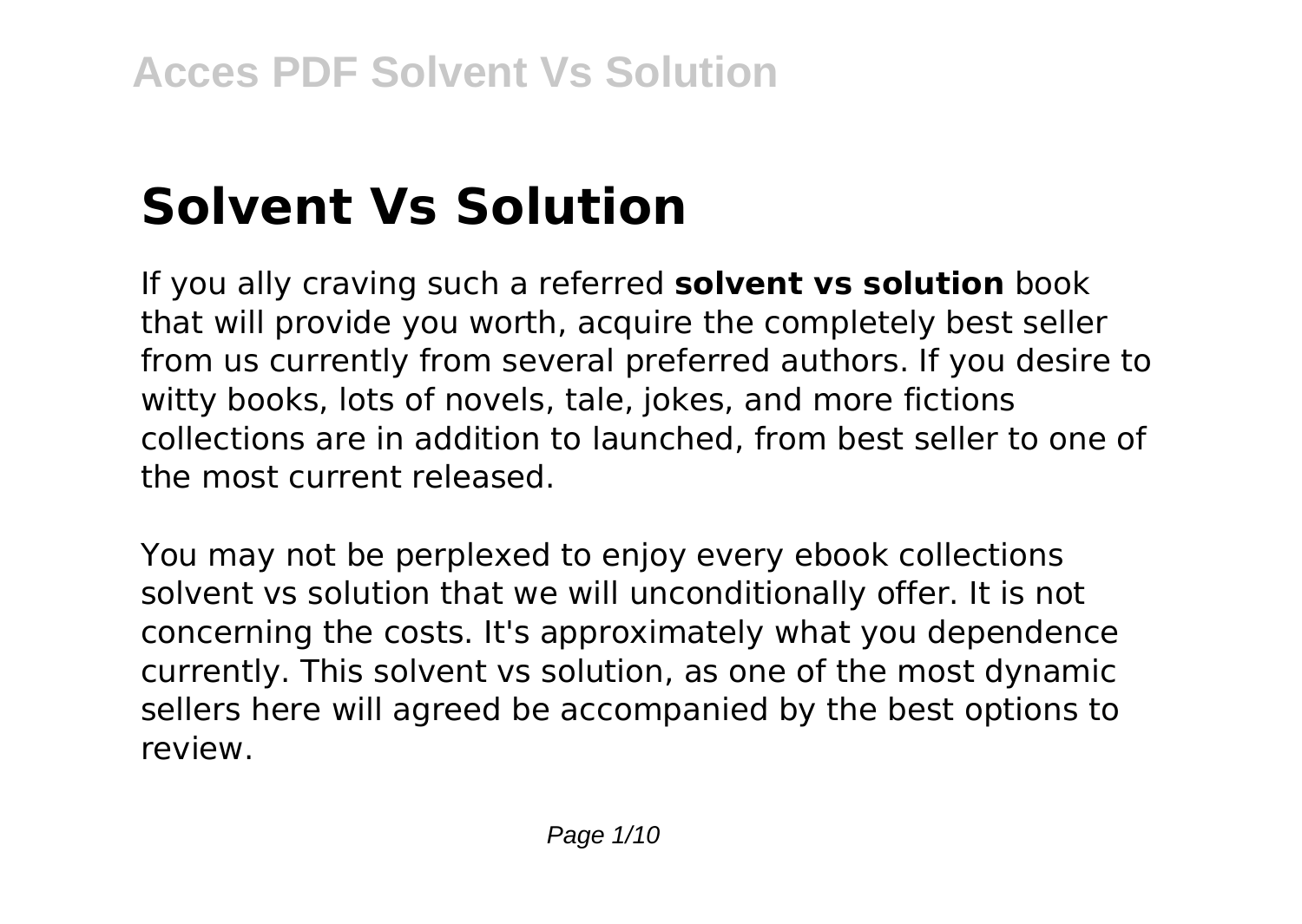Free ebooks are available on every different subject you can think of in both fiction and non-fiction. There are free ebooks available for adults and kids, and even those tween and teenage readers. If you love to read but hate spending money on books, then this is just what you're looking for.

#### **Solvent Vs Solution**

The key difference between solvent and solute is that the solute is the one to be dissolved while, the solvent is responsible for dissolving it. A solution is a homogeneous mixture of two or more substances. We name it a homogenous mixture because the composition is uniform throughout the solution.

**Difference Between Solvent and Solute | Compare the ...** When a matter gets dissolved in a solution or a mixture that is known as solute whereas when a gas or a liquid gets dissolved into another liquid, gas, or solid, is known as a solvent.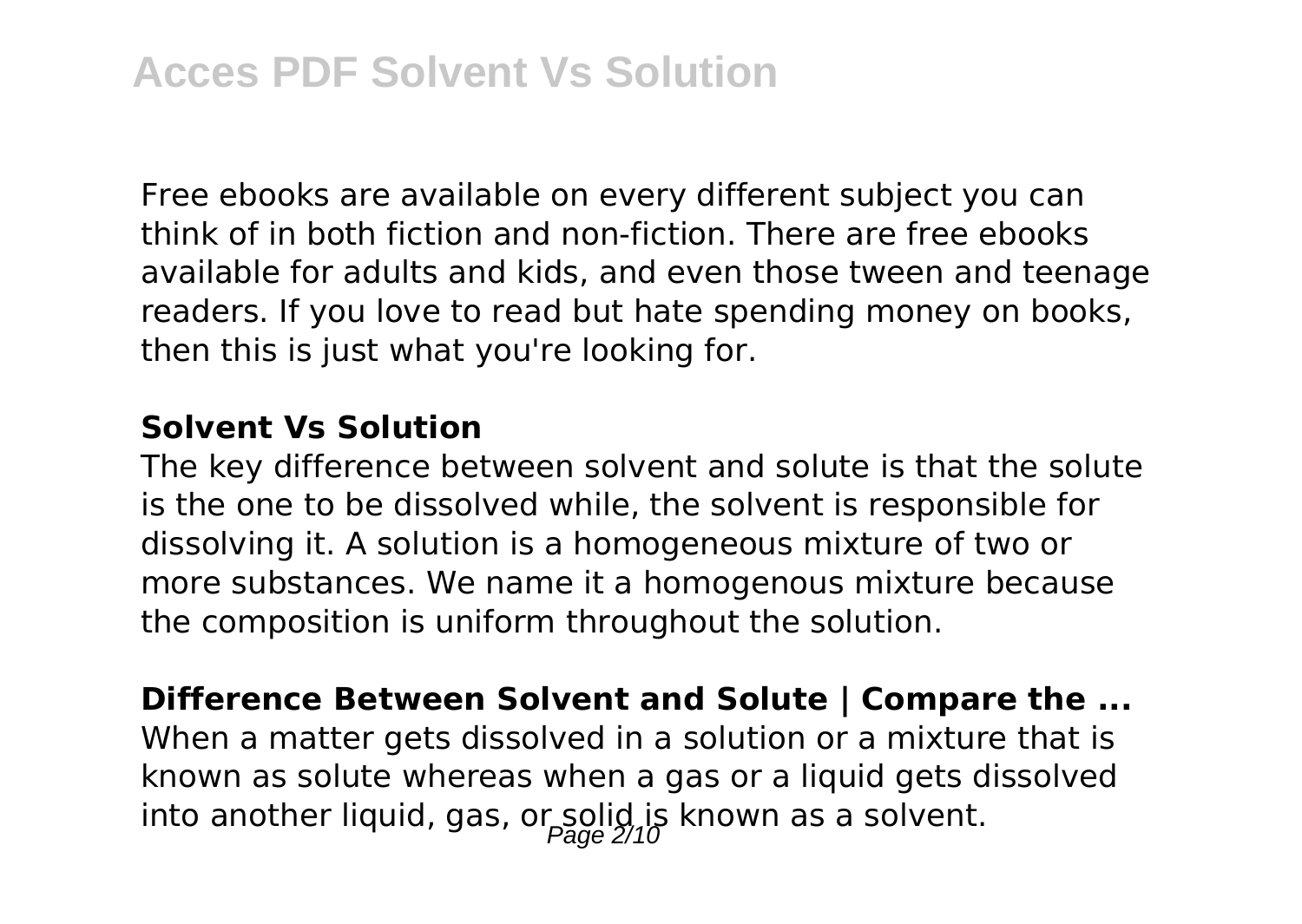# **What Is the Difference Between Solute And Solvent? | by**

**...**

A solute is a substance that can be dissolved in a solution. A solute can either be a solid, gaseous or liquid. A solvent on the other hand, is a substance in which different compounds can be dissolved in order to form a solution.

**10 Major Difference Between Solute And Solvent (With ...** The solute is the dispersed phase of a solution. The solvent is the medium phase of a solution that disperses solute particles. Quantity: The quantity of solute is less than the solvent in a solution. The quantity of solvent is more than solute in a solution. Physical state: Solute might exist in a solid, liquid, or gaseous state.

# **9 Differences between Solute and Solvent (Solute vs**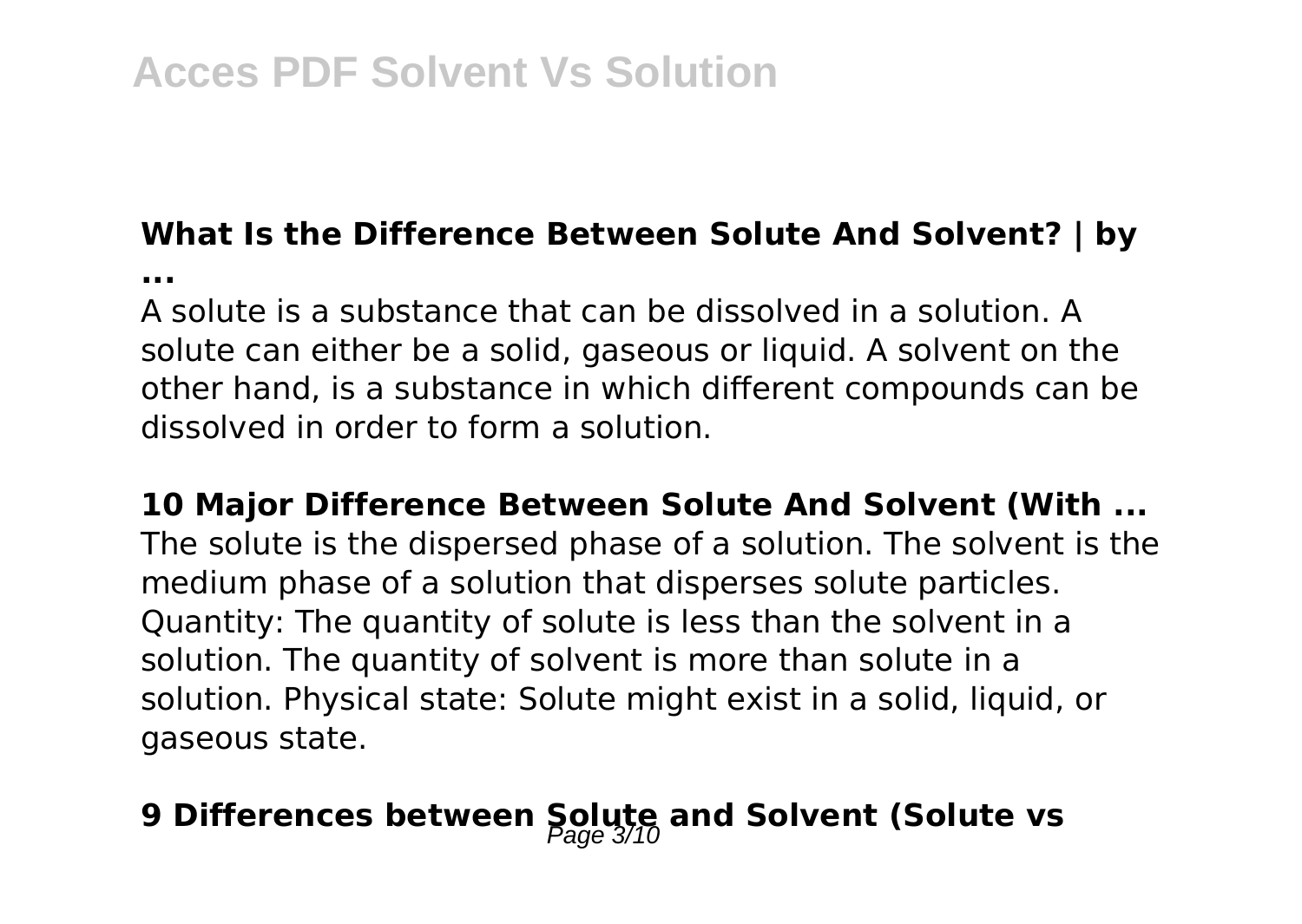# **Solvent)**

Solute, Solvent, Solution: An Easy (and Ugly) Explanation Sometimes alliteration (consecutive words that all start with the same sound) can be helpful. Other times, it makes it harder to remember what you're studying. What about when it comes to solute, solvent, and solution? This is one of those times that alliteration makes things harder. You've got 3 related words that sound similar: Solute ...

### **Solute, Solvent, Solution: An Easy (and Ugly) Explanation ...**

Solvent: Boiling point of solvent is lower than the solute. Physical State. Solute: Present in solid, liquid or gaseous state. Solvent: Mainly in the liquid state, but can be gaseous as well. Dependability. Solute: Solubility depends on the properties of the solute. Solvent: Solubility depends on the properties of the solvent. Page 4/10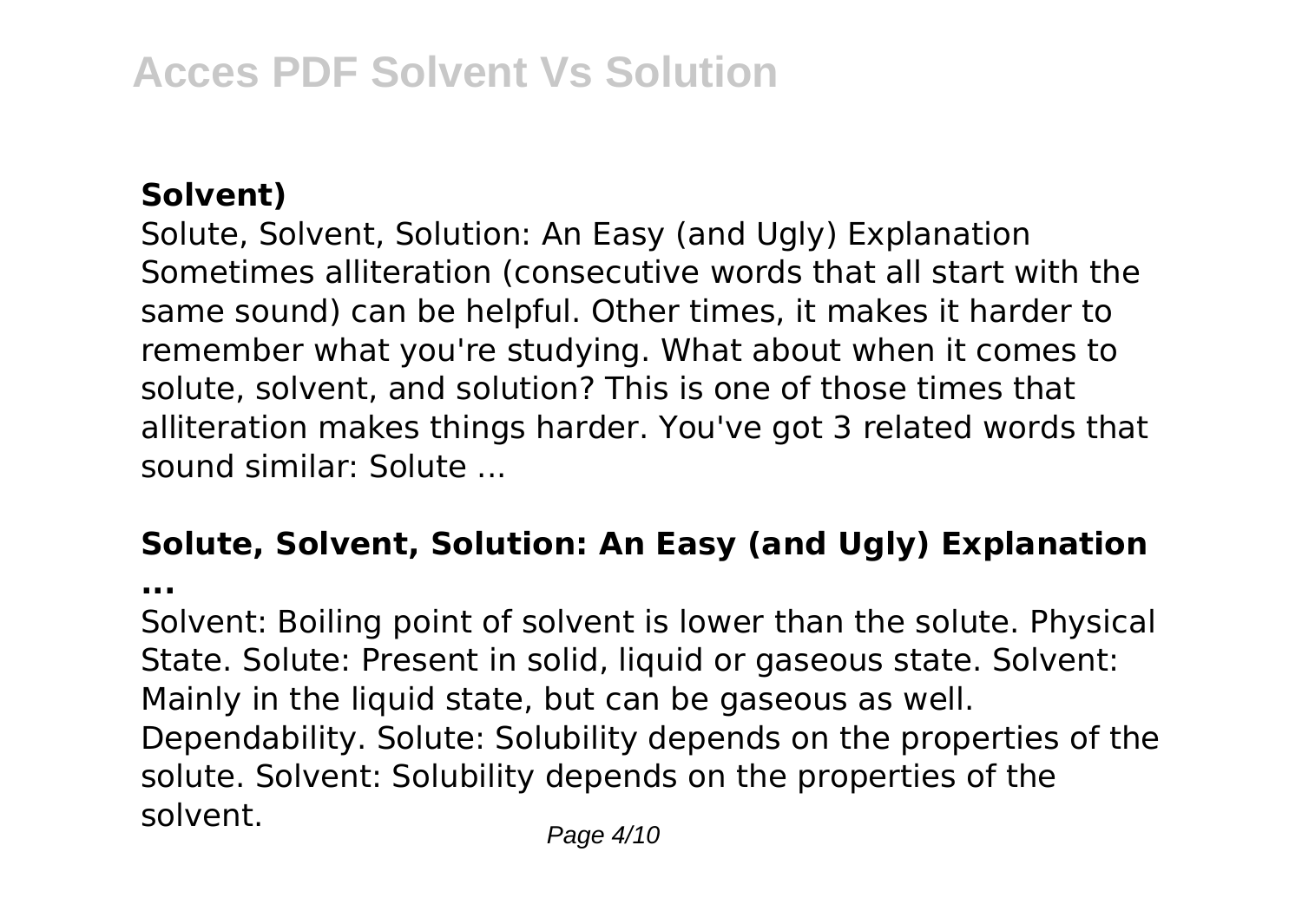# **Solute VS Solvent - Definition & Difference With Examples**

A solution can be defined as the homogenous mixture of two or more substances. So in a solution, the substance which gets dissolved is solute, whereas solvent is the substance in which the solute will dissolve. There are many products in day to day life prepared by the mixture of one or many solutes and solvents and form a solution.

# **Difference Between Solute and Solvent (with Comparison**

**...**

As shown above, a solution consists of a solute dissolved in a solvent. This means that particles of the solute have been surrounded by solvent particles. This is a homogenous mixture. In contrast, a suspension is a mixture in which one component is not dissolved in the other.<br> $P_{\text{age 5/10}}$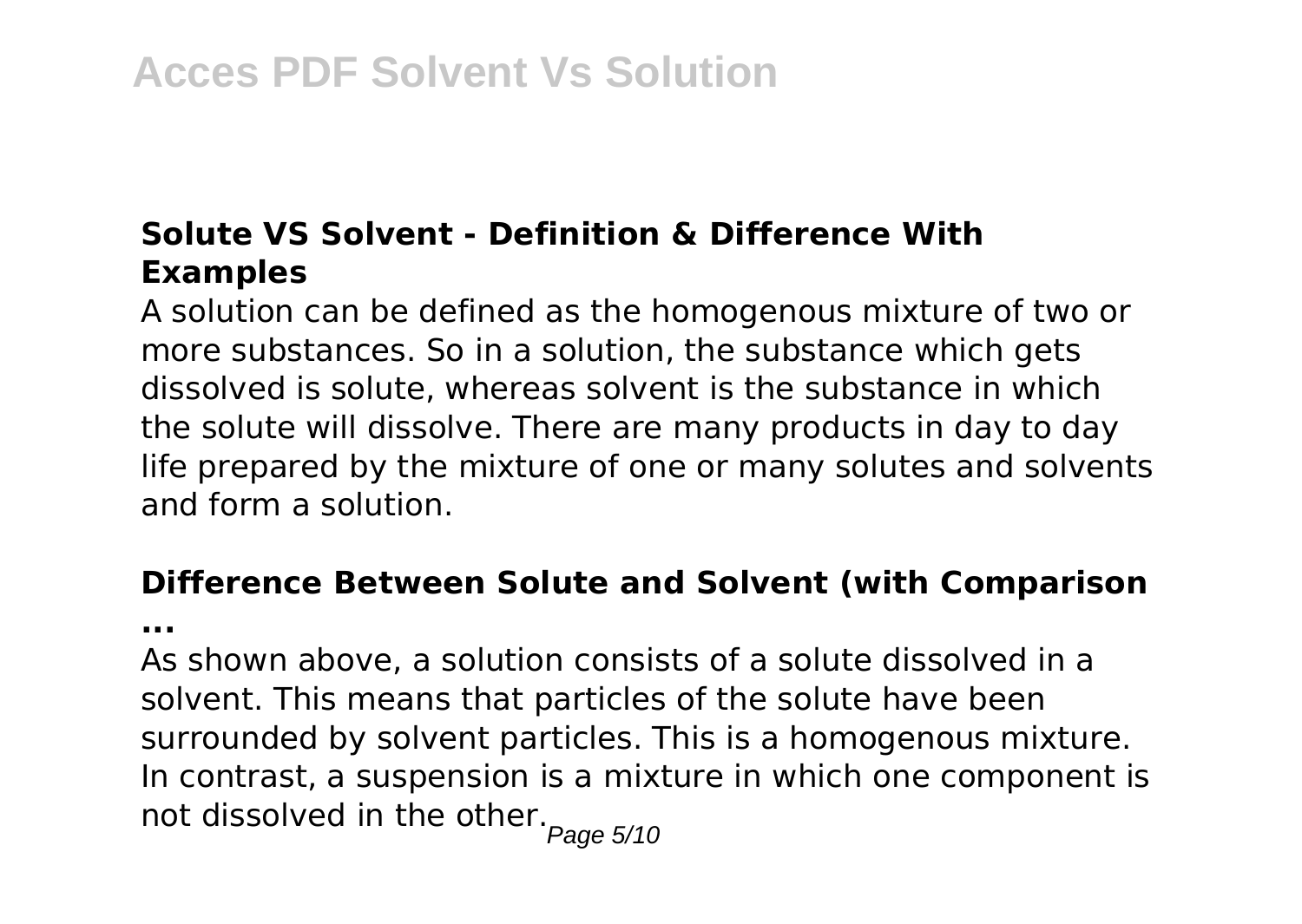**What are the differences between a solute/solvent and ...** As nouns the difference between solvent and reagent is that solvent is a liquid that dissolves a solid, liquid, or gaseous solute, resulting in a solution while reagent is. As an adjective solvent is able to pay all debts as they become due, and having no more liabilities than assets.

#### **Solvent vs Reagent - What's the difference? | WikiDiff**

Solutes and solvents are the two parts of a solution. In short, the solvent is the material in greater quantity, and the solute is in lesser.The idea is that neither compound will react with the ...

### **What is solute vs solvent? - Answers**

The solvent is the major component whereas solute is the minor component. The main difference between solvent and solute is that solvent is the substance in which the solute is dissolved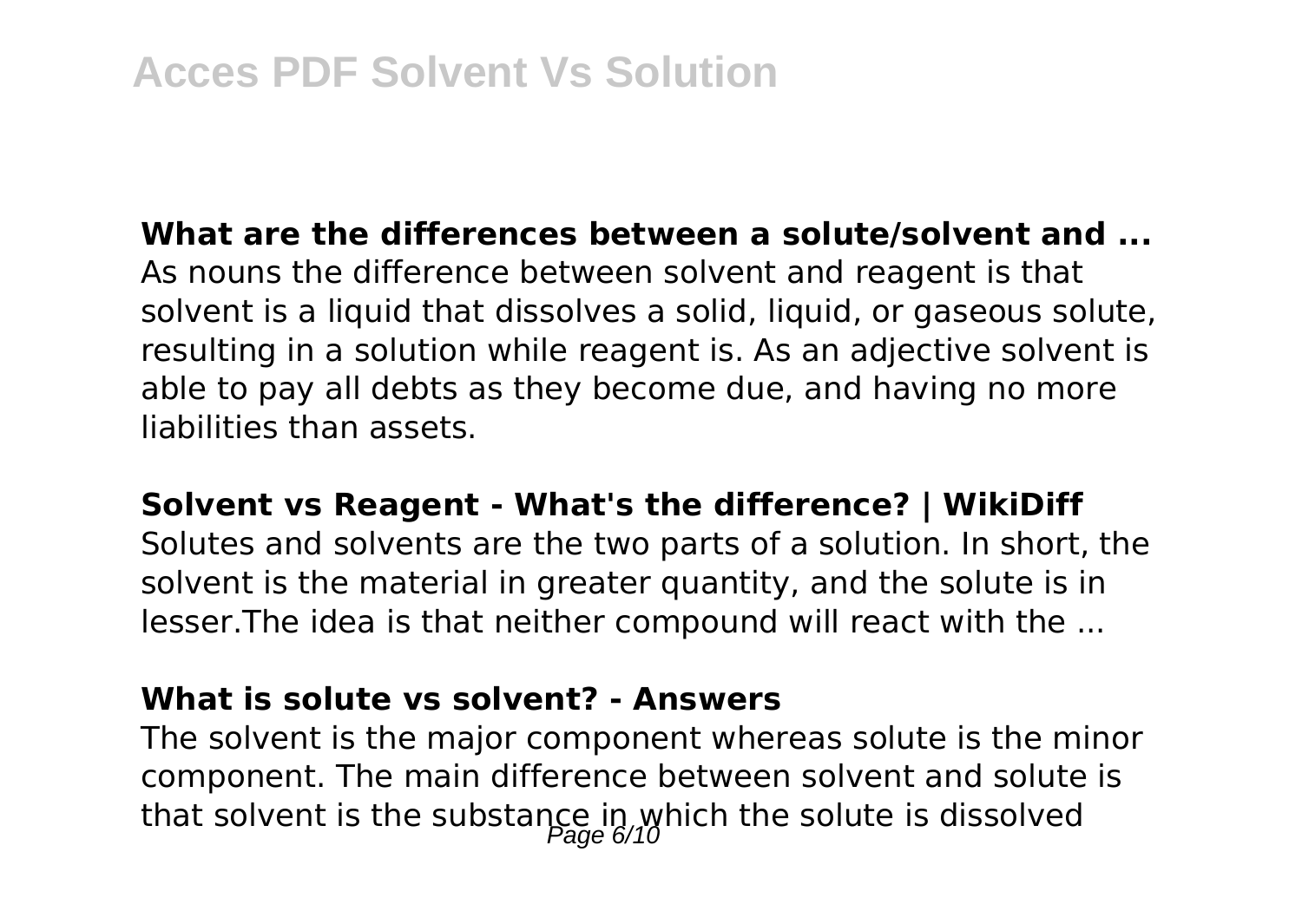whereas solute is the substance which can dissolve in a solvent. References: 1. "An Overview of Solvent and Solute and Their Key Differences."

## **Difference Between Solvent and Solute | Definition ...**

Solutions are mixtures of two or more substances, and the substance that dissolves into the solution is a solute. Meanwhile, the solute dissolves into a substance called the solvent. Solutes and solvents are mixed together to form many different products/solutions such as coffee, soap, ointment, and a variety of medicines.

# **Solute Vs Solvent: What's The Difference? | Science Trends**

A solution is a homogeneous mixture of solutes, dissolved in a solvent. A homogeneous solution is a mixture of two or more components that have a upiform appearance and composition.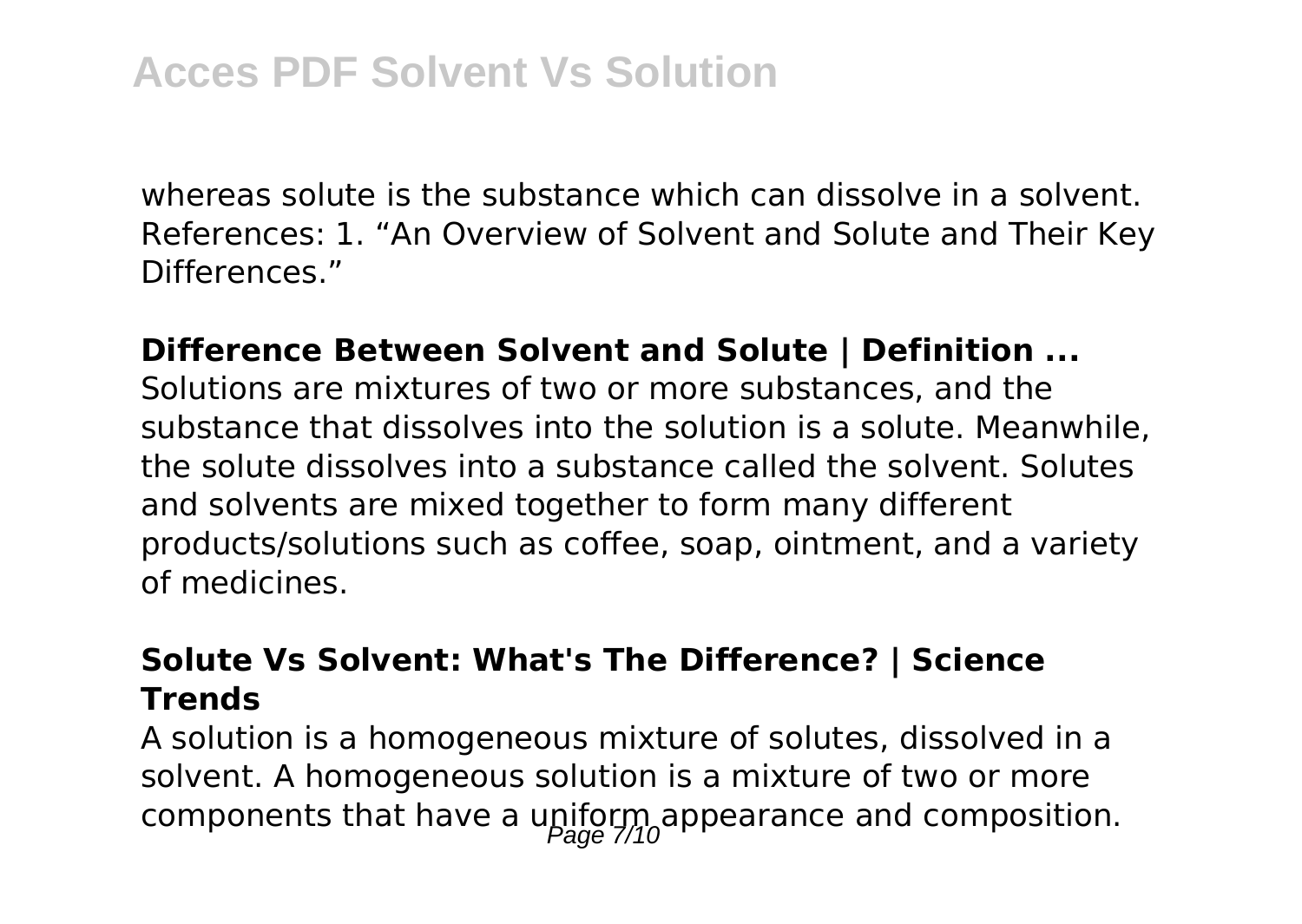**Solution Solute and Solvent - Chemistry for Kids | Mocomi** The difference between Solute and Solvent is that the dissolved matter in any mixture or solution is called as the solute, wheres the liquid or gas which dissolves another liquid, gas or solid is called as the solvent. A solution could be described as the homogenous mixture of two or more substances.

**Solute vs. Solvent: What is The Difference? | Diffzi**

A solvent (from the Latin solvō, "loosen, untie, solve") is a substance that dissolves a solute, resulting in a solution.A solvent is usually a liquid but can also be a solid, a gas, or a supercritical fluid.The quantity of solute that can dissolve in a specific volume of solvent varies with temperature.Major uses of solvents are in paints, paint removers, inks, dry cleaning.

**Solvent - Wikipedia** Page 8/10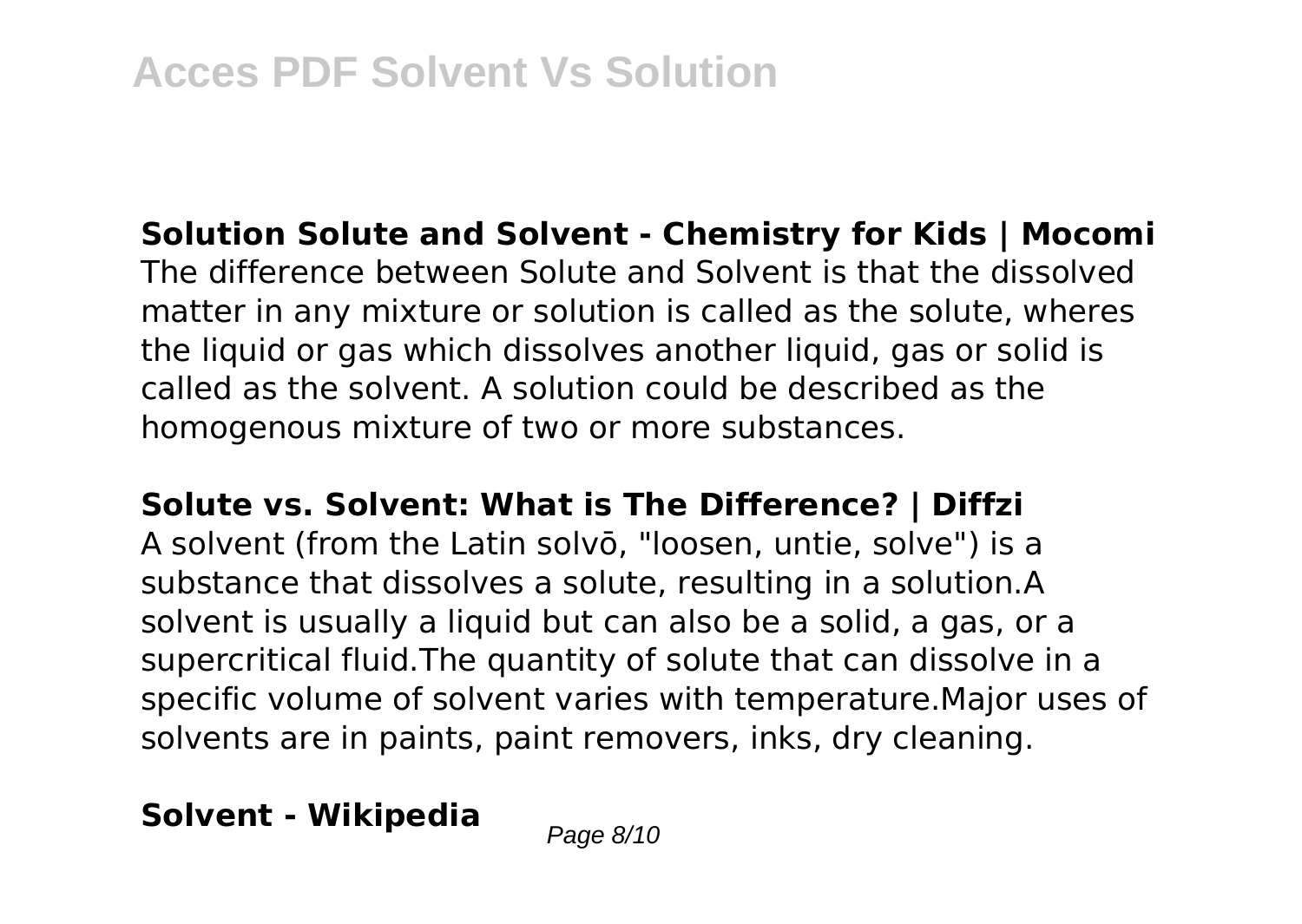When one substance dissolves into another, a solution is formed. A solution is a homogeneous mixture consisting of a solute dissolved into a solvent. The solute is the substance that is being dissolved, while the solvent is the dissolving medium. Solutions can be formed with many different types and forms of solutes and solvents.

# **15.4: Solute and Solvent - Chemistry LibreTexts**

nail polish versus acetone- Nail polish is the solute, and its solvent (the substance that can make it change, or go away), is the acetone. The acetone dis SOLVE s the solute. Imagery 2:

**What is a good way to remeber the difference between ...** Learn the difference between a solvent and a solute. A solute plus a solvent equal a solution. The solute is the object that is dissolved and the solvent is...